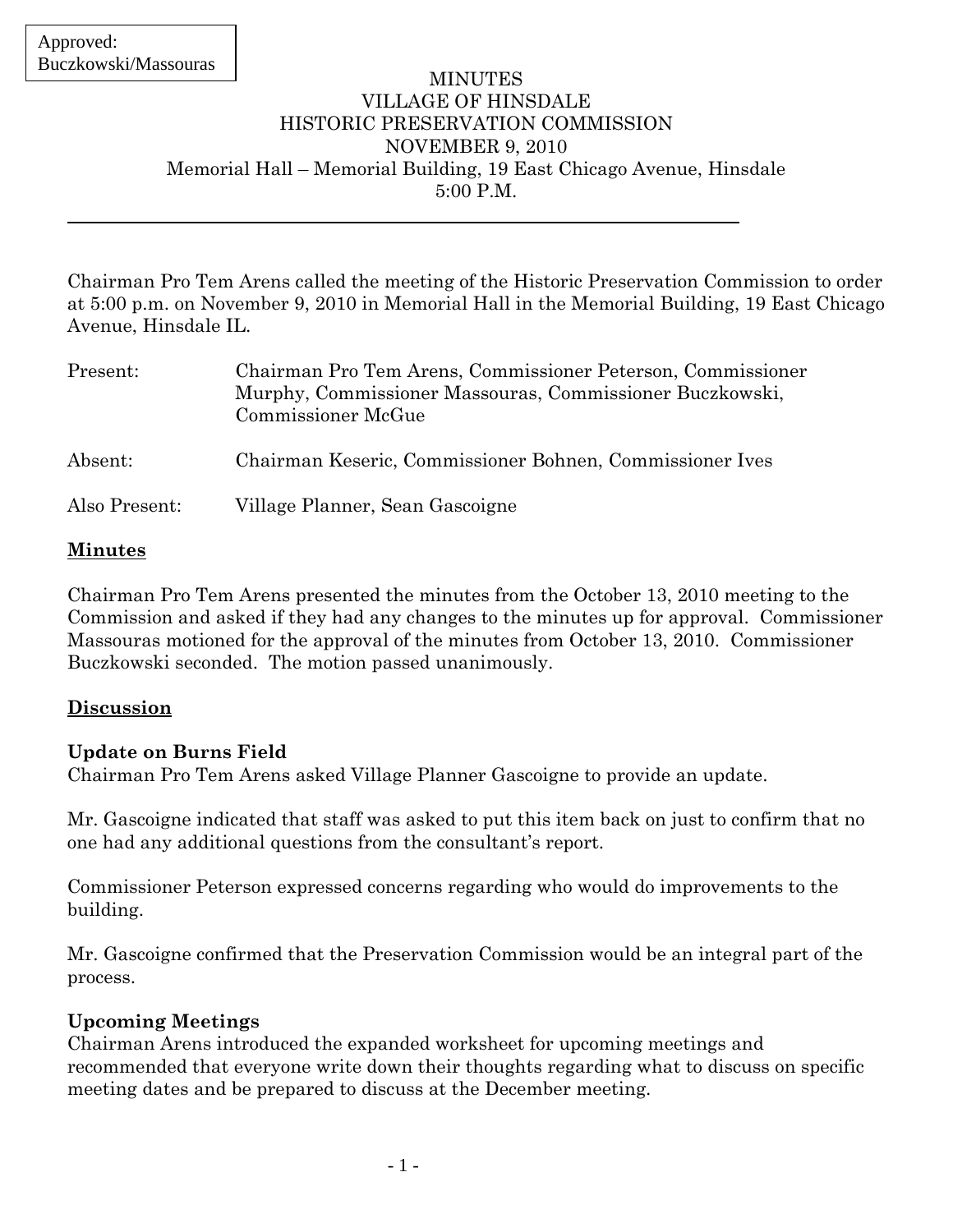### **Review of Existing Village Studies**

Chairman Arens opened discussions on the existing Village studies and clarified some confusion regarding the agenda.

Commissioner Peterson provided an update on his progress regarding the building permit information that he had been going through. He indicated that he would have a better idea of what was available at next month's meeting.

General discussion ensued regarding the Village Studies.

**Role, Responsibilities and Authority of the Historic Preservation Commission**  Chairman Arens introduced the agenda item and asked staff to provide a summary of the findings.

Mr. Gascoigne indicated that the zoning code section that was referenced in regards to the referral process is very specific to state hearings and not meetings. He then went on to explain the difference between the two and how being one or the other could impact the Commission's ability to provide comment.

Mr. Gascoigne stated that in either situation, any discussions that the Preservation Commission had in regards to a Plan Commission case would be forwarded on to the respective body as a summary or a memo regarding their discussions, rather than a vote or a recommendation.

Mr. Gascoigne explained that staff had decided that anything that went for a public hearing in either the Historic Downtown or the Graue Mill Overlay District would be placed on the agenda and left at the discretion of the Commission as to whether they wanted to discuss the item or not. If the Commission opted to discuss the item, they would then have the option to forward on the meeting minutes for that discussion point or have a memo prepared by the Chair, outlining their comments or concerns, which would then be forwarded on to the appropriate Village body. He then went on to state that because of timing and process, public meeting items could not be afforded the same attention. If however any member of the Commission identified an item on an upcoming Plan Commission agenda that warranted discussion, they could contact the Chairman to place the item on the next Preservation Commission agenda. The item could then be discussed with the understanding that any discussion summaries would not be available to the Plan Commission but would then be forwarded on to the ZPS or Village Board to be considered.

General discussion ensued regarding the process.

# **Discussion Regarding Proposed Signage Text Amendment**

Chairman Arens introduced Tim Scott, Director of Economic Development and asked him to summarize the request.

Mr. Scott summarized the request and explained that the text amendment was two-fold, but that the Preservation Commission would likely be interested in only the portion regarding projecting signs as that could potentially impact the Historic Downtown District.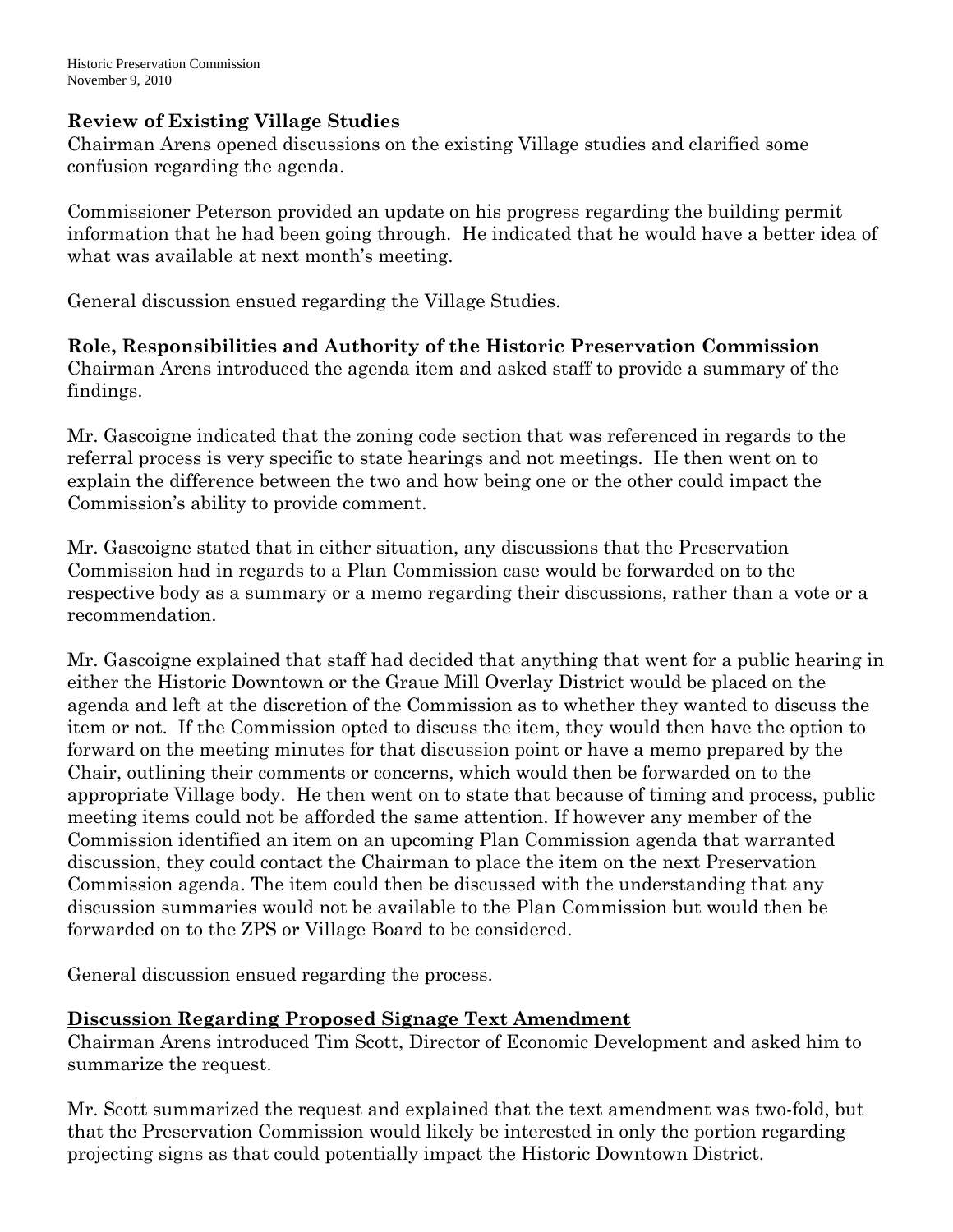Mr. Scott explained that the initiative for the text amendment came as a result of comments made to both himself and President Cauley from both existing and prospective tenants within the Village. He then went on to identify different characteristics of the Village and more specifically the downtown that lend itself to this request.

Mr. Scott introduced his PowerPoint presentation and provided a brief history of projecting signs and their appeal to different locations throughout the country. He provided several slides of various projecting signs that he had photographed both in Hinsdale and other communities.

Mr. Scott explained some of the challenges he will be faced with in the upcoming weeks, in terms of drafting the suitable language and determining the appropriate standards that would come along with this text amendment to avoid visual chaos on the buildings. He also made it a point to indicate that the proposed text amendment would not result in every tenant filing an application for a projecting sign as not all buildings lend themselves to any additional signage, let alone a projecting sign.

Mr. Gascoigne clarified what current allowances were provided for projecting signs and indicated that all current sign regulations regarding number, size, etc. would still be applicable.

Chairman Arens began discussions on the topic and described the appeal and character that projecting signs can bring to the downtown. He then gave examples of areas around the country where he has seen some of these signs. He indicated that he liked the idea but his concern was what you do when you get four or five tenants on the second floor and how you control the potential clutter.

Mr. Scott acknowledged Chairman Arens concerns and indicated that the intent of the proposed language and the existing sign requirements was to avoid exactly that. He then went on to explain that given the layout of the buildings in the downtown, his current thought was to provide standards for multiple tenants on one sign, rather than permitting them to each have there own. He explained that Chairman Arens' concerns were the same issues he was looking to address as he moved forward with the proposal and the language.

Commissioner Buczkowski indicated that while uniformity is important, she was happy to see that Mr. Scott was analyzing individual buildings as it was important to make sure that signs match the character of the building.

Mr. Scott explained that a couple of years ago he began with an initiative to standardize projecting signs in the downtown but then realized while working through the details, that the character of each building downtown may not lend itself to a standard sign or bracket.

Discussion ensued regarding how the proposed changes would impact the level of signage on a building.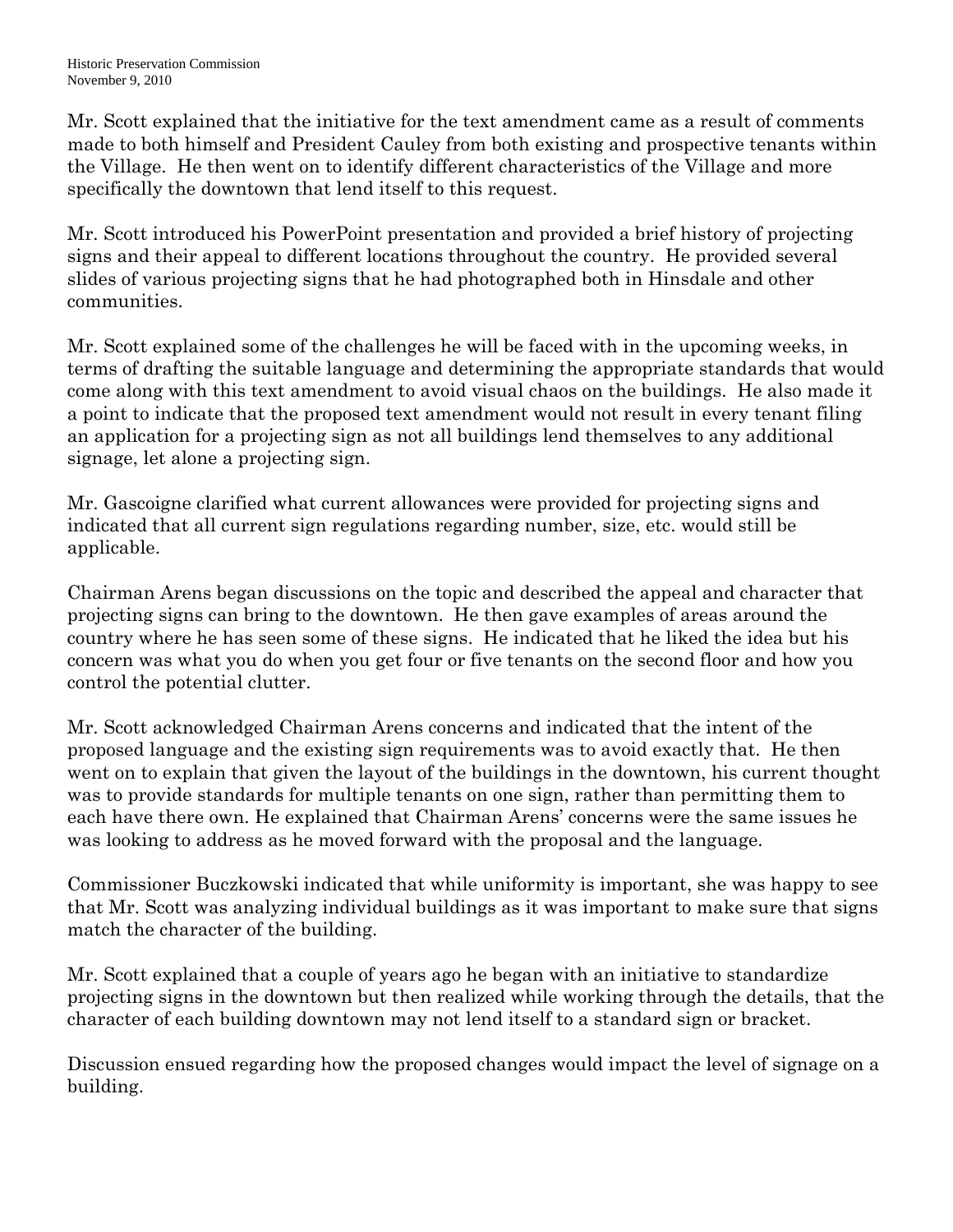Mr. Scott indicated that he is looking closely at those types of concerns and that one thing to keep in mind is that the general signage requirements are still going to apply so that will also help to regulate the number and size of the signs on the building.

General discussion ensued and the Commission generally agreed that the proposal is a great idea.

Commissioner Massouras asked if Mr. Scott had done any research with regards to the zoning code allowances of the communities that he is using as examples.

Mr. Scott indicated that he was going to look at comparable communities across the country and check into those things as part of his research.

Mr. Gascoigne reiterated that in most situations the current general signage regulations are going to still apply and address most of the Commission's concerns.

General discussion ensued regarding the districts that the proposed text amendment would affect.

Chairman Arens addressed the Commission and asked how they would like to send on any discussion summaries to the Plan Commission.

The Commission agreed that the draft minutes of this meeting would suffice.

Mr. Gascoigne indicated that he would make sure that the draft minutes were provided to the Plan Commission.

Chairman Arens questioned how an applicant would then request approval for a projecting sign.

Mr. Scott took the opportunity to briefly summarize the second half of the text amendment. He explained the existing signage requirements and procedure and explained the extended timeframe required for a tenant to change the name of a business on the valance of an awning. He provided additional examples and further summarized the additional aspects of the proposal.

The Commission thanked Mr. Scott for his efforts.

# **Discussion Regarding a Map Amendment for 722-728 N. York Road**

Mr. Gascoigne summarized the request.

Chairman Arens asked if anyone had any comments or concerns on this matter.

No issues were raised.